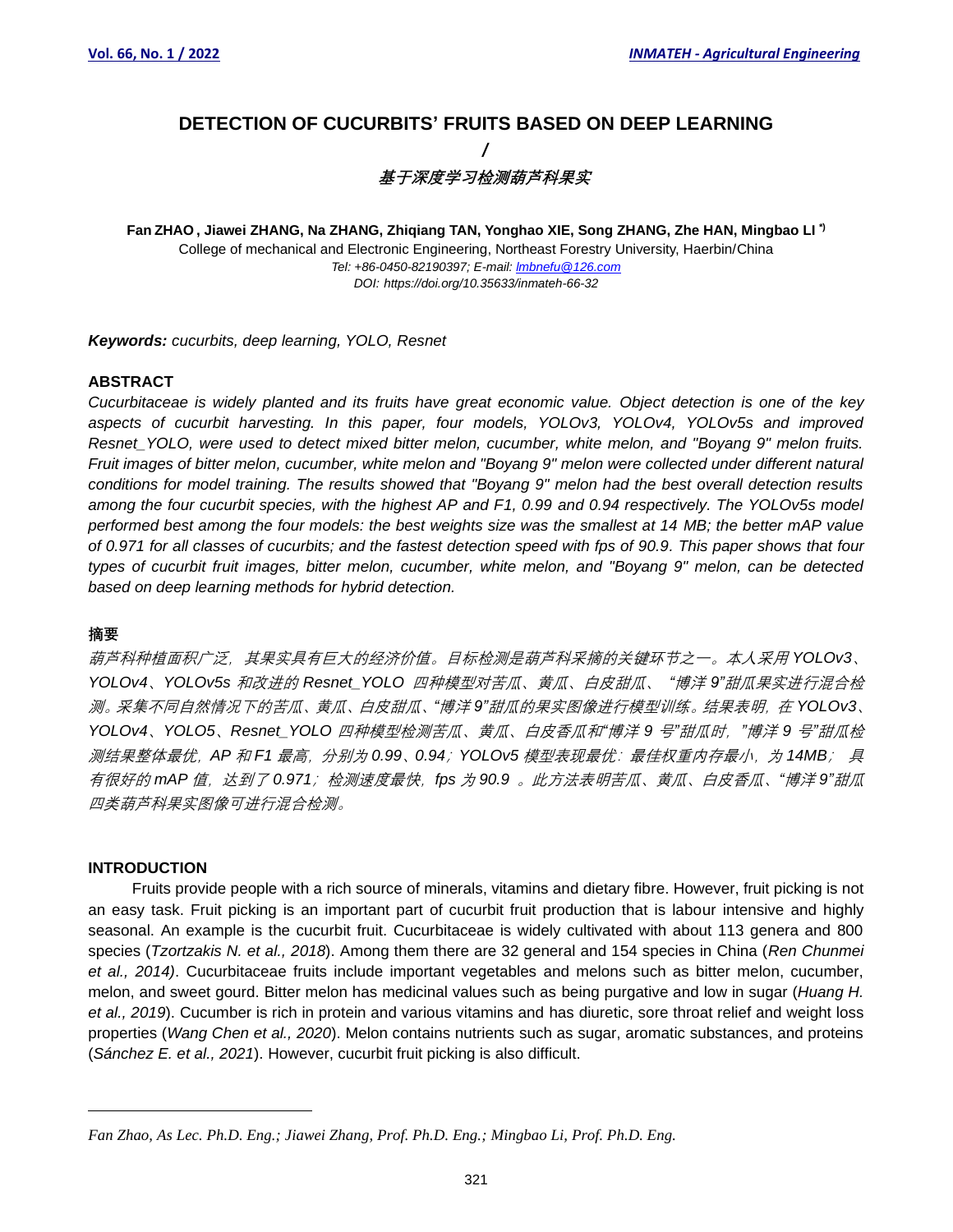The reason is that some cucurbit fruits are similar in shape and some cucurbit fruits are similar in colour, which makes it difficult to distinguish and locate them when the machine performs object detection.









Cucumber Bitter melon White melon "Boyang 9" melon

**Fig. 1 - Different cucurbit fruits**

In recent years, with the rise of artificial intelligence, deep learning has developed rapidly, and great breakthroughs have been made in target detection algorithms. The more popular algorithms can be divided into two categories. One category is the two-stage algorithm based on the R-CNN system of Region Proposal, which divides the target detection task into two steps, target category and target region (*Li Z et al., 2017; Wimmer G et al., 2021; Ren S et al., 2017*), and the other category is the one-stage algorithm such as YOLO and SSD, which directly predicts the category and location of different targets. As the first class of algorithms, R-CNN and Faster RCNN methods have high target detection accuracy, but convolutional neural networks are very computationally large and slow. And as one of the two-stage second class algorithms, YOLO (You Only Look Once) algorithm was proposed by *Redmon et al. (2016),* which guarantees the detection speed and the target detection accuracy (*Redmon J et al., 2016*). This algorithm has been widely used in the field of target detection and has undergone v1-v5 development (*Redmon J et al., 2017; Bochkovskiy A et al., 2020*).

YOLOv1 takes the whole image as the network input and regresses the position and category of the bounding box directly in the output layer. Its disadvantages are: the output layer is a fully connected layer, the YOLOv1 training model only supports the same input resolution as the training image; each cell can only predict one object, and the prediction of small objects is poor. The YOLOv2 network model was adopted from Darkent\_19 (*Xiong Juntao et al., 2018*). And the YOLOv3 model is more complex than the YOLOv1 and YOLOv2 models and can predict small targets (*Redmon J et al., 2018; He K, Zhang X et al., 2016*). YOLOv4 improves various parts of YOLOv3 to make the AP value rise, for example, mosaic data enhancement on the input, CSPDarknet53 on the backbone, Mish activation function, etc (*Qingshu W et al., 2021*). There are four versions of YOLOv5s, YOLOv5m, YOLOv5l, and YOLOv5x models in the YOLOv5 target detection network, and the YOLOv5s network model is the smallest, the fastest, and the AP accuracy is not low.

*Shilei Lu* used YOLOv3-LITE lightweight neural network for citrus recognition with 91.13% AP and 87.32% average IoU for the whole test set (*Lü Shilei et al., 2019*). *Lawal O.M.* developed a YOLO fig detection model based on deep learning, with an average accuracy and speed of 89.3% and 96.8 fps for the optimal model (*Lawal O.M.,2021*). *Juntao Xiong* used UAV vision to detect green mangoes on trees in a natural environment, and the average time to detect one image was 0.08 s, and the correct recognition rate of the test set was 90.64% (*Xiong Juntao et al., 2018*). *Xiaoyang Liu et al.* performed instance segmentation, based greenhouse cucumber detection with an improved mask RCNN F1 of 89.47% and a running time of 0.3461 s (*Liu X et al., 2019*). *Anna Kuznetsova et al.* used YOLO3 combined with pre-processing and post-processing for apple detection by fruit harvesting robot (*Kuznetsova A. et al., 2020*).

The above-mentioned scholars have conducted different fruit detection studies based on deep learning, but the studies on the differentiation and identification of the fruits of Cucurbitaceae plants have not been reported. To solve different cucurbit classification and recognition problems, this paper uses YOLO deep learning algorithms for cucurbit fruit image classification and recognition.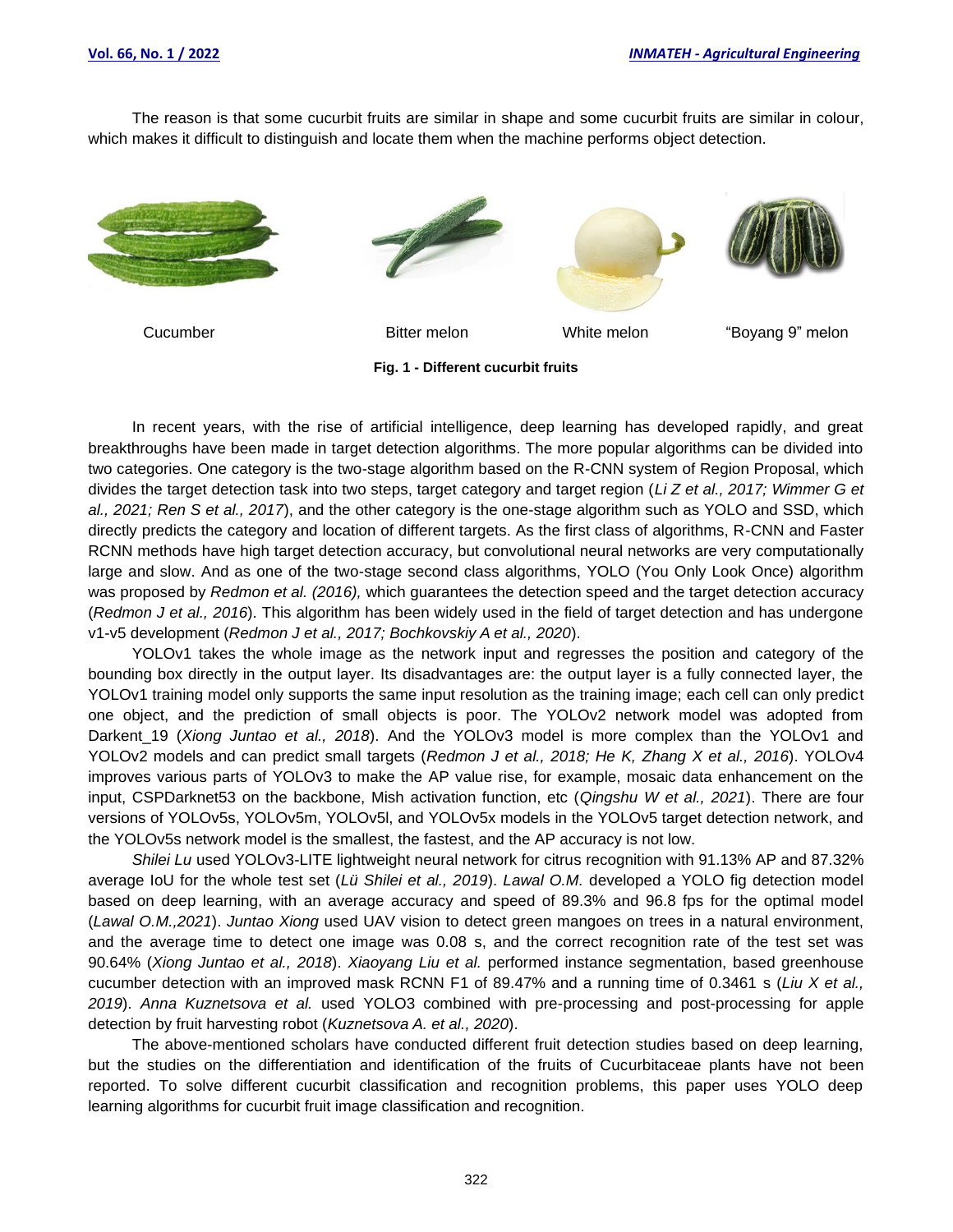# **MATERIALS AND METHODS**

# **Image Acquisition**

The datasets used in this research work were collected from the bitter melon, cucumber, white melon, and "Boyang 9" melon greenhouses at the Juxin Venture Park in Taigu County, Jinzhong City, Shanxi Province, China. The images were taken using a smartphone with 2340X1080-pixel resolution, RGB colour space and JPG storage format. Images were captured in a natural light environment, including the complexity of the growing environment: light changes, shading and overlap. A total of 2469 pictures were collected. Among them, 665 pictures of bitter melon, 664 pictures of cucumber, 404 pictures of white melon and 736 pictures of "Boyang 9" melon. The four species were randomly divided into an 80% training set and a 20% test set, respectively (Table 1). Randomly, the captured images included a single target without shading, a single target with stem and leaf shading, multiple targets without shading, multiple targets with stem and leaf shading, and targets near the land, among others. The images in different environments are shown in Figure 2.

**Table 1**

| nambol ol biotaroo ol amoront ouvarbituotao marto |                     |                       |                     |  |
|---------------------------------------------------|---------------------|-----------------------|---------------------|--|
| <b>Class</b>                                      | <b>Training set</b> | <b>Validation set</b> | <b>Total number</b> |  |
| <b>Bitter melon</b>                               | 532                 | 133                   | 665                 |  |
| Cucumber                                          | 532                 | 132                   | 664                 |  |
| White melon                                       | 324                 | 80                    | 404                 |  |
| "Boyang 9" melon                                  | 588                 | 148                   | 736                 |  |

#### **Number of pictures of different Cucurbitaceae fruits**



a) Single object with no occlusion



d) Shading conditions e) Illumination variation f) Cluster objects



b) Multiple objects with occlusion





c) Objects close to land



**Fig. 2 - Cucurbits samples under different growing environments**

## **Data Annotation**

Before the YOLO detection model is trained, the data needs to be labelled, i.e., category labels and detection target locations. The open source tool Labelling is used to manually label all the data, and the label file is saved in txt format with the name corresponding to the image one by one. The bounding boxes are as small as possible while being able to cover the target, which helps to reduce the chance of human error (*Lawal M.O., 2021*). For shaded fruits, the shape is marked according to what the person thinks it is.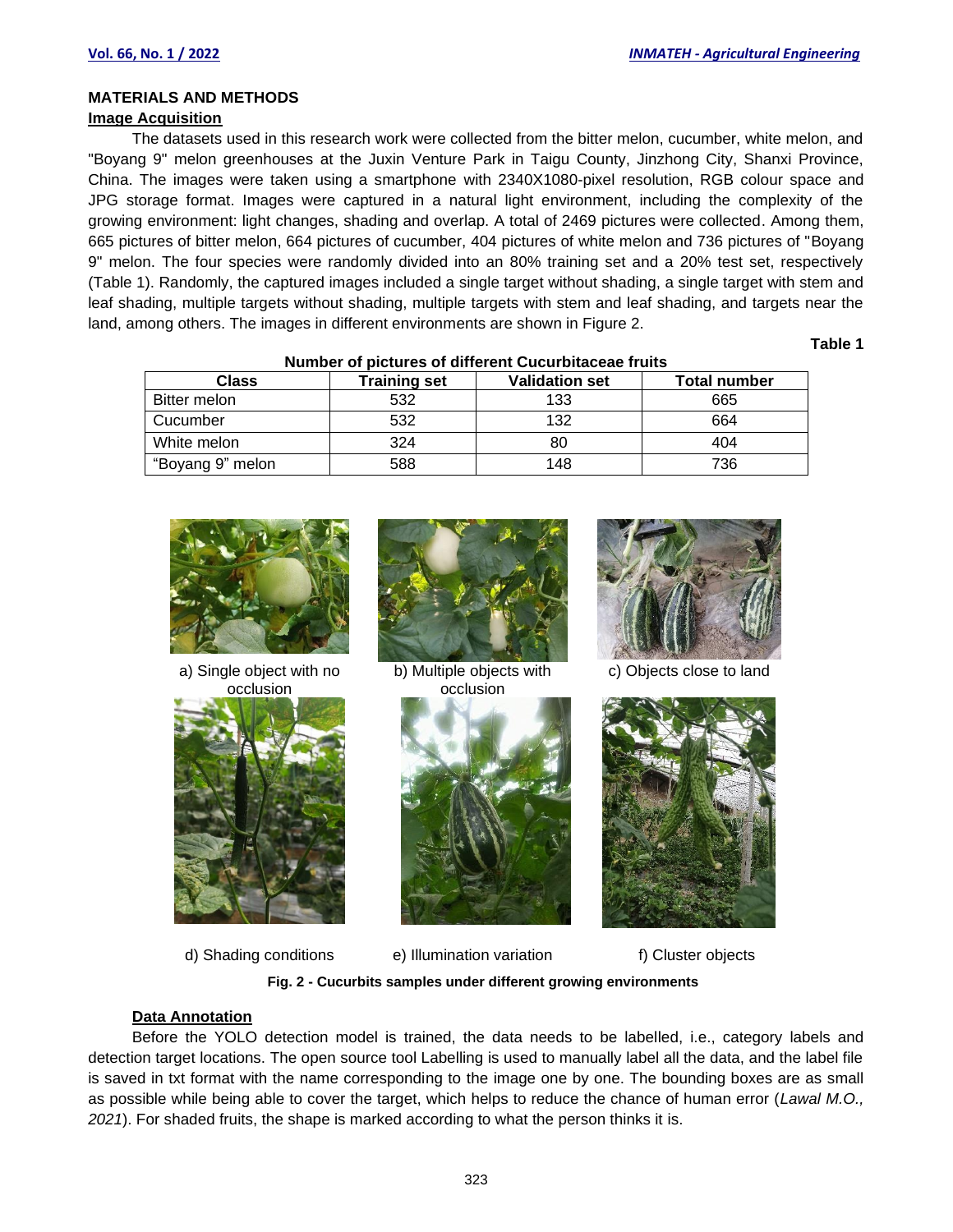# **YOLO Algorithm**

(1) YOLOv3

The backbone of YOLOv3 is Darknet-53, YOLOv3 adds a residual networks every two layers based on YOLOv2, i.e. short cut layer, which can solve the problem of gradient disappearance or gradient explosion. The number of residual blocks is 1, 2, 8, 8, 4. YOLOv3 uses the K-means clustering approach with 9 anchor frames. Each size of feature map uses 3 anchor frames with multi-scale prediction for small targets. Neck of YOLOv3 uses FPN (Feature Pyramid Network). FPN is fast like Single feature map and Pyramidal feature hierarchy, but it is more accurate. In the whole YOLOv3 network, there is only convolutional layer, no pooling layer. The size of the output feature map is controlled by adjusting the convolutional step, so there is no limitation on the image input size.

(2) YOLOv4

YOLOv4 splits the target detection framework into: input, backbone, neck, head. YOLOv4=CSPDarknet53+spp+PAN+YOLOv3. YOLOv4 is an efficient and powerful target detection model with the goal of finding the optimal balance between the network input resolution, the number of convolutional layers, the number of parameters and the number of layer outputs optimal balance.

(3) YOLOv5s

The network structure of YOLOv5s mainly consists of Backbone, Neck, and Head, where Backbone mainly uses CSPdarknet + SPP structure, Neck uses PANet junction, and Head uses YOLOv3 head. The weight of YOLOv5s is much smaller than that of YOLOv4, and the speed is very fast, while the accuracy is comparable to that of YOLOv4. In this paper, YOLOv5s is used, and the network structure is shown in Figure 3.



**Fig. 3 - YOLOv5s model**

## (4) Resnet\_YOLO

The backbone network of the Resnet YOLO model is composed of ResNet43, which replaces DarkeNet53. Using ResNet43, the network depth is deeper and gradient disappearance does not occur; the classification accuracy is deepened due to the use of a deeper network; and the problem of deep network degradation is solved. The number of residual blocks of ResNet43 is 2,3,4,3,2, as shown in Fig.4(a).

The structure of residual blocks used by Resnet43 is shown in Fig. 4(b). Each layer of ResNet43 uses the Leaky activation function. The fruit detection optimization is performed by adding SPPNet as part of the Resnet YOLO model to the ResNet43 backbone network. SPPNet is a feature enhancement network that simultaneously extracts global features of multiple dimensions and local features of the same detection stage. The application of SPPNet helps to avoid missed and inaccurate detection of the extracted fuzzy feature maps. The three scales of Resnet\_YOLO are provided through 13×13, 26×26 and 52×52 feature vectors, as shown in Figure 4(a).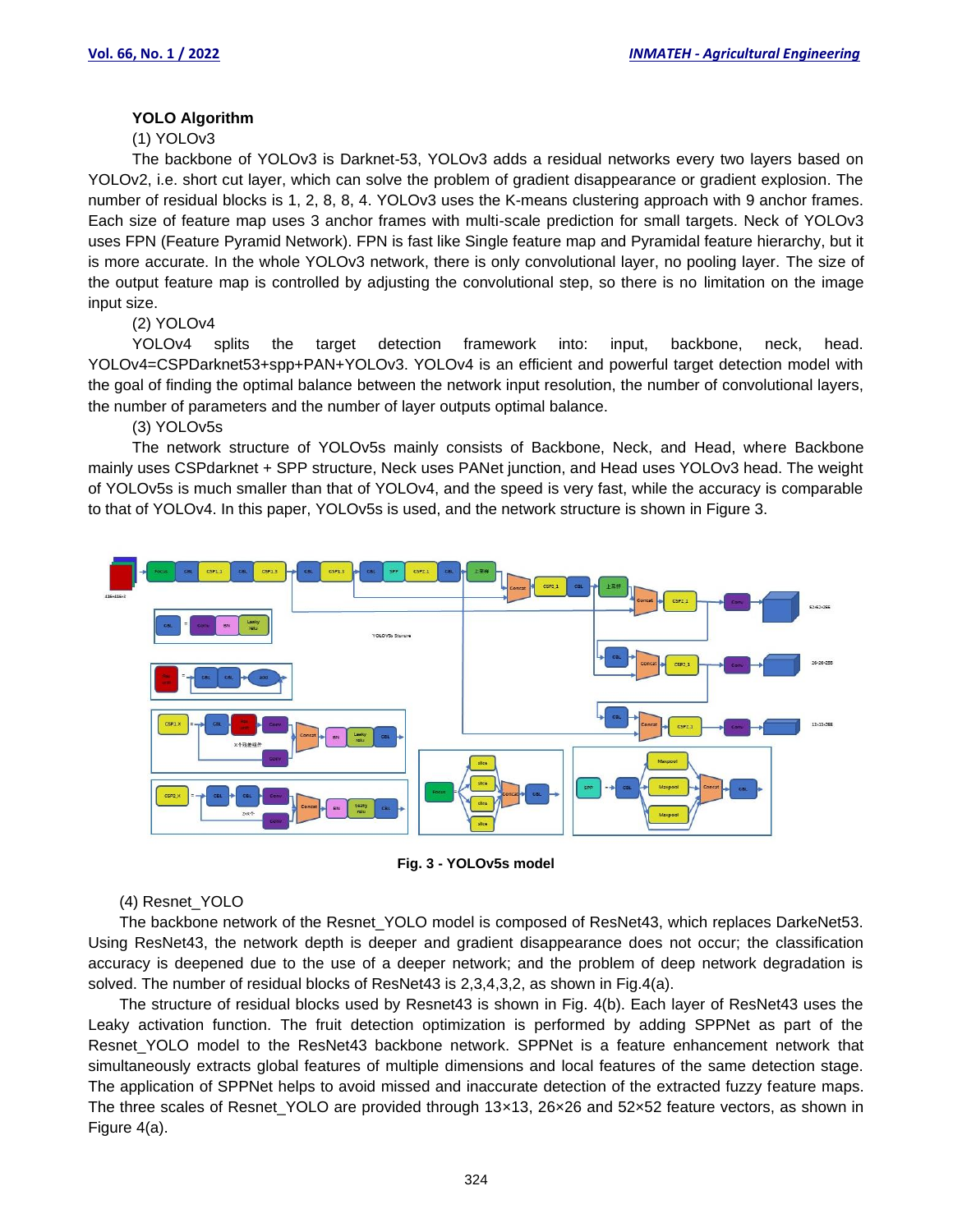

Resnet YOLO model uses DIoU-NMS (The non-maximum suppression) algorithm to remove the redundant detection of multiple bounding boxes and find the best matching bounding box from multiple overlapping entities. DIoU-NMS considers not only the IOU but also the distance between the centre points of two boxes to avoid missing detection. In the Resnet YOLO model, the original 6 layers of the YOLOv3 head are cropped to 4 layers in order to improve the detection speed using FPN (Feature Pyramid Networks). As the neck, FPN is a feature pyramid network that upsamples the top-level features and fuses them with the bottom-level features to obtain high-resolution, strongly semantic features. FPN can handle the multi-scale variation of object detection with a very small increase in computational effort. Finally, the Resnnet YOLO model uses a full IOU (CIoU) loss function with fast convergence and good performance.

#### **Model training and testing**

#### **Experimental platform**

The experimental platform for this study is built as follows: Computer: Lenovo Legion R90000P 2021H, Operation system: Windows 10 (Professional edition), CPU: AMD Ryzen 7 5800H 3.2GHz, GPU:RTX3060 , RAM:16GB, CUDA v11.1, cuDNN v8.0.4, OpenCV v4.2.0.

#### **Image training**

Before training and testing, it is necessary to find out the most likely size of the anchor box from the dataset instead of using the default anchor box provided by YOLOv, which can reduce the convergence time of the model and improve the accuracy of the generated coordinate boxes. In this paper, The K-mean clustering algorithm was used to generate 9 clusters at 416 x 416 pixels according to 3 scales of detection layer.

The input image size of the model is 416X416 pixels. the number of samples per batch for the model hyper hyperparameters is 64, the momentum factor is 0.949, the initial learning rate is 0.001, the learning rate decreases by 10 times after every 8000 iterations of training, and the model saves the weights once every 1000 training sessions.

## **Model Evaluation**

In order to verify the merits of the four models YOLOv3, YOLOv4, YOLOv5s and Resnet\_YOLO, using Precision, Recall, F1score, AP value (average precision),mAP(mean Average Precision) as evaluation parameters, the formulas were calculated as follows.

$$
P = \frac{TP}{TP + FP}
$$

$$
R = \frac{TP}{TP + FN}
$$

$$
F1 = \frac{2PR}{P + R}
$$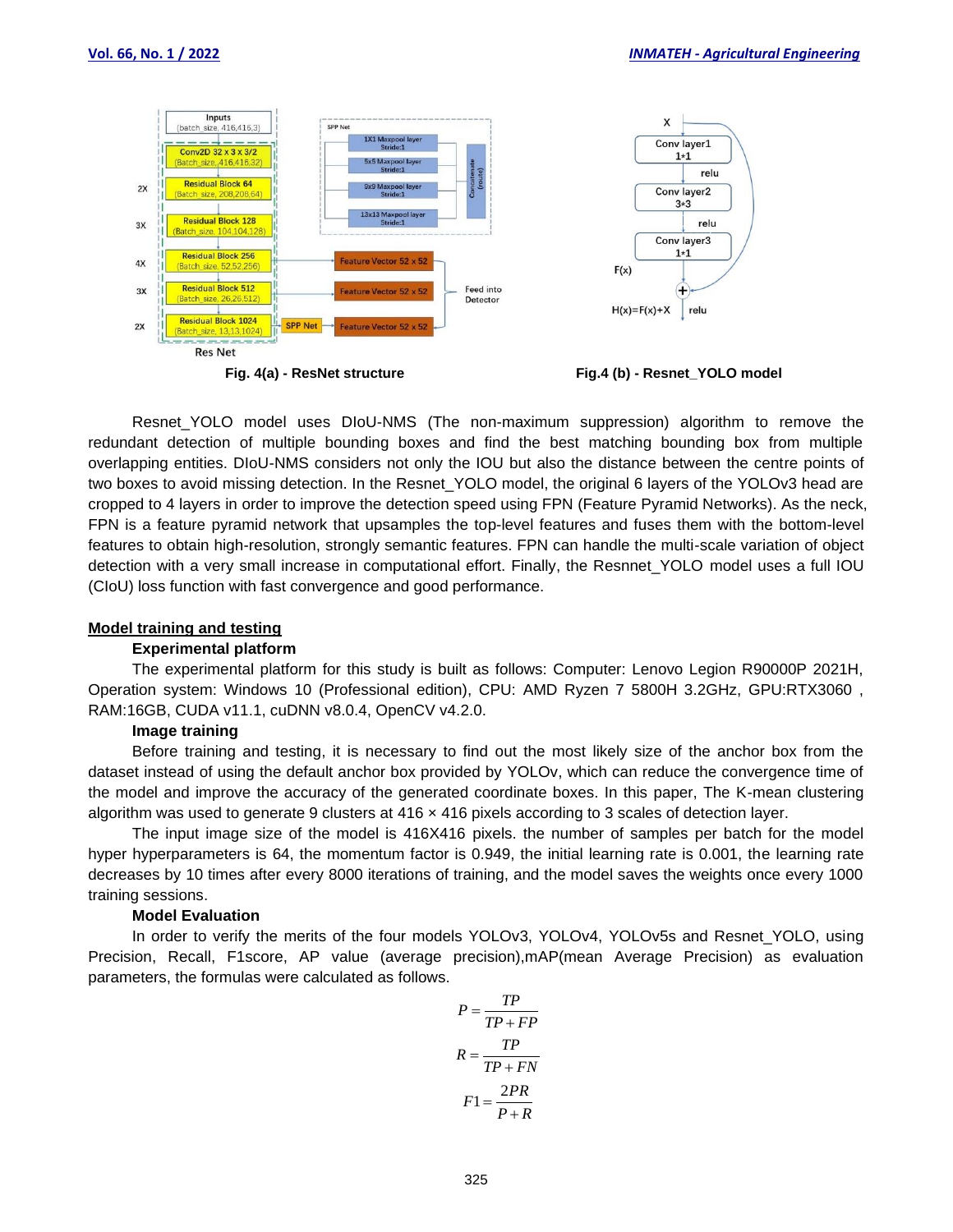$$
AP = \int_0^1 P(R) \, \mathrm{d}R
$$
\n
$$
mAP = \frac{\sum AP}{C}
$$

where:

*P* is the accuracy rate, *R* is the recall rate; *TP* is the number of true positive samples; *FP* is the number of false positive samples; *FN* is the number of false negative samples, *mAP* is the average precision mean; *C* is the total number of target species.

# **RESULTS AND ANALYSIS**

## **Analysis of the results of different models**

 $P = \int_{0}^{R} \frac{AP}{P} = \int_{0}^{R} \frac{AP}{P} = \int_{0}^{R} \frac{P}{P} = \frac{P}{P}$  and  $P = \frac{P}{P} = \frac{P}{P}$  and  $P = \frac{P}{P} = \frac{P}{P}$  and  $P = \frac{P}{P} = \frac{P}{P} = \frac{P}{P} = \frac{P}{P} = \frac{P}{P} = \frac{P}{P} = \frac{P}{P} = \frac{P}{P} = \frac{P}{P} = \frac{P}{P} = \frac{P}{P} = \frac{P}{P} = \frac{P}{P} = \frac$ In order to verify the performance of target detection of bitter melon, cucumber, white melon and melon "Boyang 9" in this paper, four models, YOLOv3, YOLOv4, YOLOv5s and Resnet\_YOLO, were used for target detection, comparing the advantages and disadvantages of the models, focusing on the accuracy and detection speed of the models. The F1 score is a trade-off between balanced precision P and recall R. The AP value is a more comprehensive measure between precision and recall. YOLOv3, YOLOv4, YOLOv5s, and Resnet\_YOLO four model detection results are shown in Tables 2, 3, 4, and 5, respectively.

**YOLOv3 detection model results**

## **Table 2**

| <b>Class</b>     | <b>Precision</b> | Recall |      | АΡ   |
|------------------|------------------|--------|------|------|
| Bitter melon     | 0.91             | 0.85   | 0.89 | 0.91 |
| Cucumber         | 0.77             | 0.88   | 0.82 | 0.90 |
| White melon      | 0.95             | 0.81   | 0.87 | 0.88 |
| "Boyang 9" Melon | 0.88             | 0.94   | 0.91 | 0.98 |

In the YOLOv3 model, white melon had the highest P of 0.95; "Boyang 9" melon had the highest Recall, F1 score and AP value of 0.94, 0.91 and 0.98, respectively; while cucumber and white melon did not perform well in the detection results.

**YOLOv4 detection model results**

### **Table 3**

| Class            | <b>Precision</b> | Recall |      | АΡ   |
|------------------|------------------|--------|------|------|
| Bitter melon     | 0.90             | 0.88   | 0.89 | 0.97 |
| Cucumber         | 0.82             | 0.89   | 0.85 | 0.95 |
| White melon      | 0.91             | 0.90   | 0.90 | 0.98 |
| "Boyang 9" Melon | 0.92             | 0.96   | 0.94 | 0.99 |

In the YOLOv4 model, P, Recall, F1, and AP of "Boyang 9" melon were the highest in the four fruit types tested, at 0.92,0.96, 0.94, and 0.99, respectively; The P, F1, and AP of cucumber were the lowest in all four fruit types. The recall of bitter melon was the lowest in all four fruit types.

#### **Table 4**

| <b>Class</b>        | <b>Precision</b> | Recall | F1   | АP   |
|---------------------|------------------|--------|------|------|
| <b>Bitter melon</b> | 0.91             | 0.87   | 0.89 | 0.98 |
| Cucumber            | 0.68             | 0.92   | 0.78 | 0.94 |
| White melon         | 0.92             | 0.87   | 0.89 | 0.97 |
| "Boyang 9" Melon    | 0.91             | 0.97   | 0.94 | 0.99 |

## **YOLOv5s detection model results**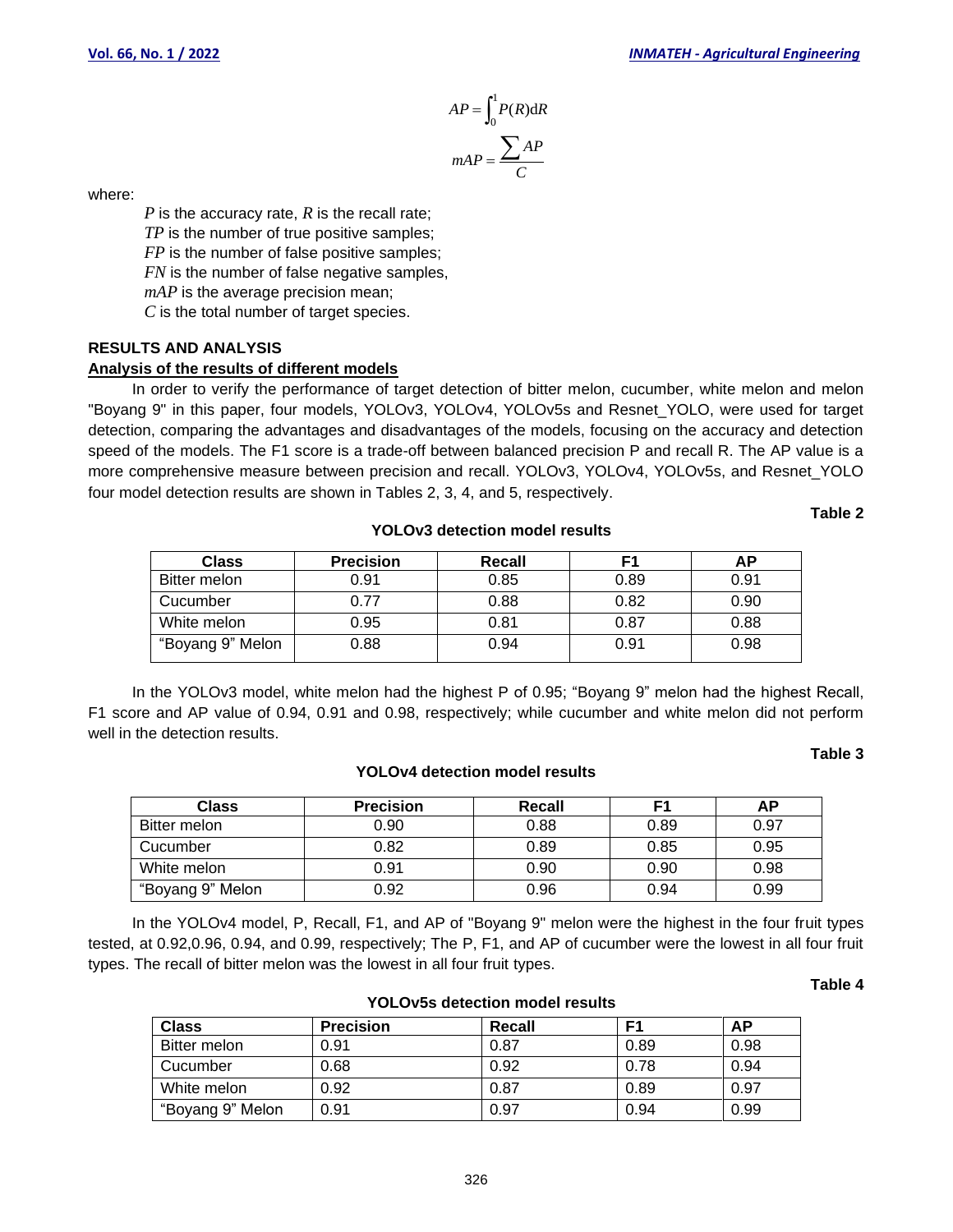In the YOLOv5s model, Recall, F1, and AP of "Boyang 9" melon were the highest among the four fruit types detected, with 0.97, 0.94, and 0.99, respectively; "Boyang 9" melon had the highest P value, as did Bitter melon, at 0.91. P, F1, and AP of cucumber were the lowest. The best detection results were obtained for the "Boyang 9" melon, followed by the bitter melon.

**Table 5**

| <b>Class</b>     | <b>Precision</b> | Recall |      | ΔD   |
|------------------|------------------|--------|------|------|
| Bitter melon     | 0.89             | 0.90   | 0.90 | 0.94 |
| Cucumber         | 0.72             | 0.91   | 0.80 | 0.93 |
| White melon      | 0.87             | 0.91   | 0.89 | 0.94 |
| "Boyang 9" Melon | ን.84             | 0.97   | 0.90 | 0.98 |

#### **Resnet\_YOLO detection model results**

In the Resnet YOLO model, bitter melon had the highest P, reaching 0.89; "Boyang 9" melon had the highest Recall and AP values, 0.97 and 0.98; bitter melon and "Boyang 9" melon had similar F1 value of 0.90; cucumber had the lowest P, F1, and AP. In short, "Boyang 9" melon had the best general detection results and cucumber had the worst detection results.

Among the four models, "Boyang 9" melon had the best overall detection results, with the highest AP and F1 values of 0.99 and 0.94, respectively.

## **Comparison of the results of different models**

The IoU threshold is set to 50% in the four modes of YOLOv3, YOLOv4, YOLOv5s, and Resnet\_YOLO. The P-R curves of the above four models are shown in Figure 5, and the comparison of the best weights size, mAP, speed for the four models are shown in Table 5.



**Fig. 5 - P-R curves for different modifications of cucurbits detection model**

**Table 5**

| <b>Comparison of results of different models</b> |                                  |                                  |      |  |
|--------------------------------------------------|----------------------------------|----------------------------------|------|--|
| <b>Methods</b>                                   | <b>Best Weights size</b><br>(MB) | <b>All classes</b><br><b>mAP</b> | fps  |  |
| YOLO <sub>v3</sub>                               | 234                              | 0.92                             | 31.9 |  |
| YOLOv4                                           | 115                              | 0.973                            | 55.6 |  |
| YOLOv <sub>5s</sub>                              | 14                               | 0.971                            | 90.9 |  |
| Resnet_YOLO                                      | 98                               | 0.95                             | 32.0 |  |

| Comparison of require of different models |  |  |
|-------------------------------------------|--|--|

In terms of best weights size, the YOLOv5s model has the smallest best weights size of 14 MB. The best weights size for Resnet YOLO is 98 MB and for YOLOv4 is 115 MB. YOLOv3 has the largest best weights size at 234 MB.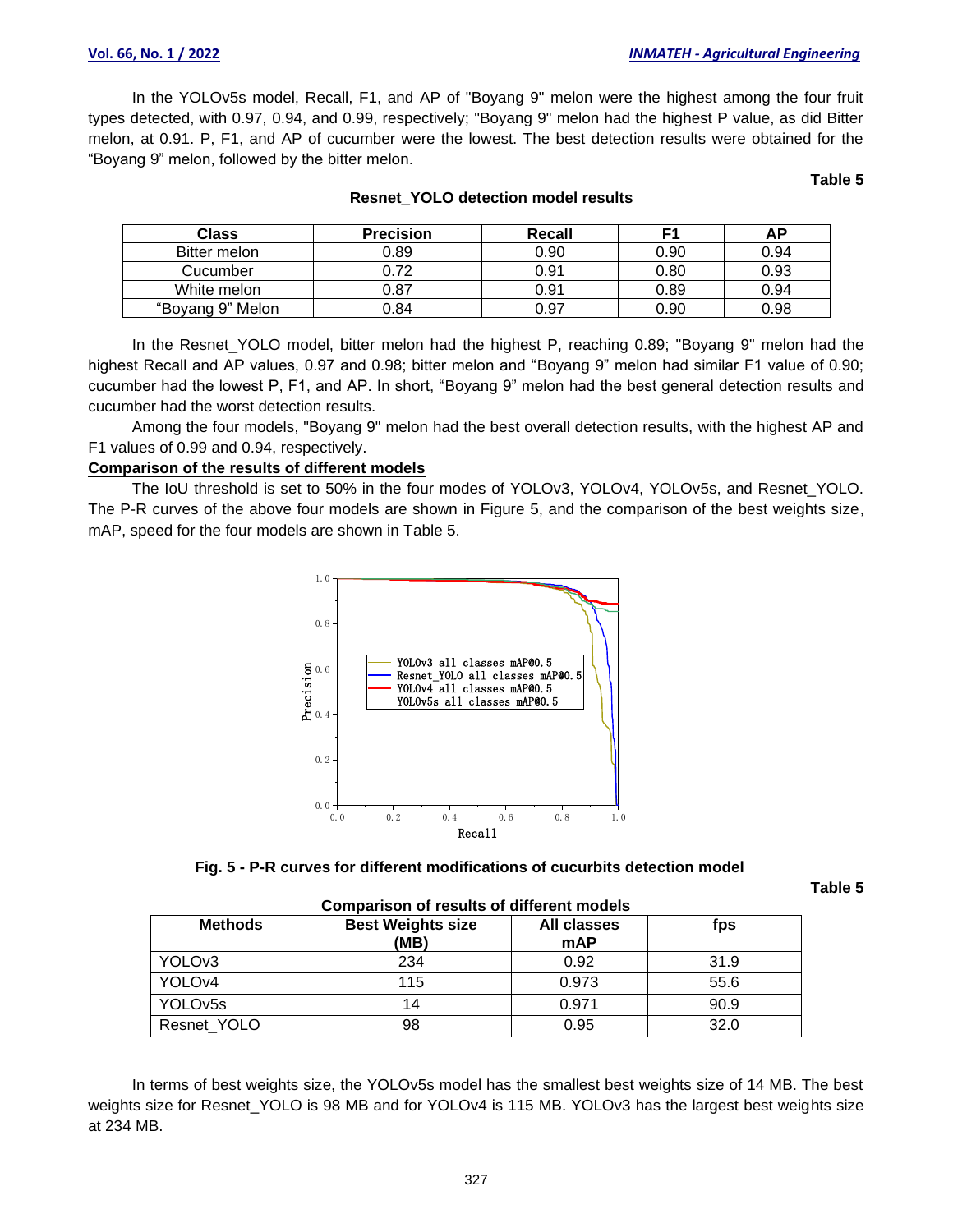In terms of accuracy, YOLOv3 has the lowest mAP but also reaches 0.92. Resnet YOLO has a higher mAP than YOLOv3 but lower than YOLOv4 and YOLOv5s, with a mAP of 0.95. YOLOv5s has an mAP of 0.971, while YOLOv4 has the highest mAP at 0.973. Correspondingly, the P-R curves of the YOLOv4 models perform better because it has the largest area under curve (area under curve, AUC).

In terms of speed, the fps values of the YOLOv3 and Resnet YOLO models are close to each other, around 30. The fps of YOLOv4 is 55.6. The fps value of YOLOv5s reaches 90.9, which is a very fast detection speed.

The mAP of YOLOv5s is not the highest, but the speed and the best weights size are optimal. In a combined comparison, YOLOv5s is best among the four types of models: YOLOv3, YOLOv4, YOLOv5s, and Resnet\_YOLO.

The images of bitter melon, cucumber, white melon and "Boyang 9" melon were combined into one image and detected by YOLOv3, YOLOv4, YOLOv5s and Resnet\_YOLO models respectively, and the results are shown in Figure 6. The results indicate that the YOLOv4 and YOLOv5s models have the better detection results, but YOLOv5s is the fastest.





YOLOv3

YOLOv4



Resnet\_YOLO YOLOv5s

**Fig. 6 - Four model image test results**

## **CONCLUSIONS**

In the paper, four models, YOLOv3, YOLOv4, YOLO5s and Resnet YOLO, were used to detect cucurbits, including bitter melon, cucumber, white melon and "Boyang 9" melon varieties.

(1) In the four models of YOLOv3, YOLOv4, YOLO5s and Resnet\_YOLO for bitter melon, cucumber, white melon and "Boyang 9" melon, the overall best results were obtained for "Boyang 9" melon, with the highest AP and F1 was the highest, with 0.99 and 0.94, respectively.

(2) YOLOv3, YOLOv4, YOLO5s and Resnet\_YOLO models detect bitter melon, cucumber, white melon and "Boyang 9" melon, among them, YOLOv5s model has the best performance: the best weights have the smallest size, 14MB; the better mAP value, 0.971; the fastest detection speed with fps of 90.9.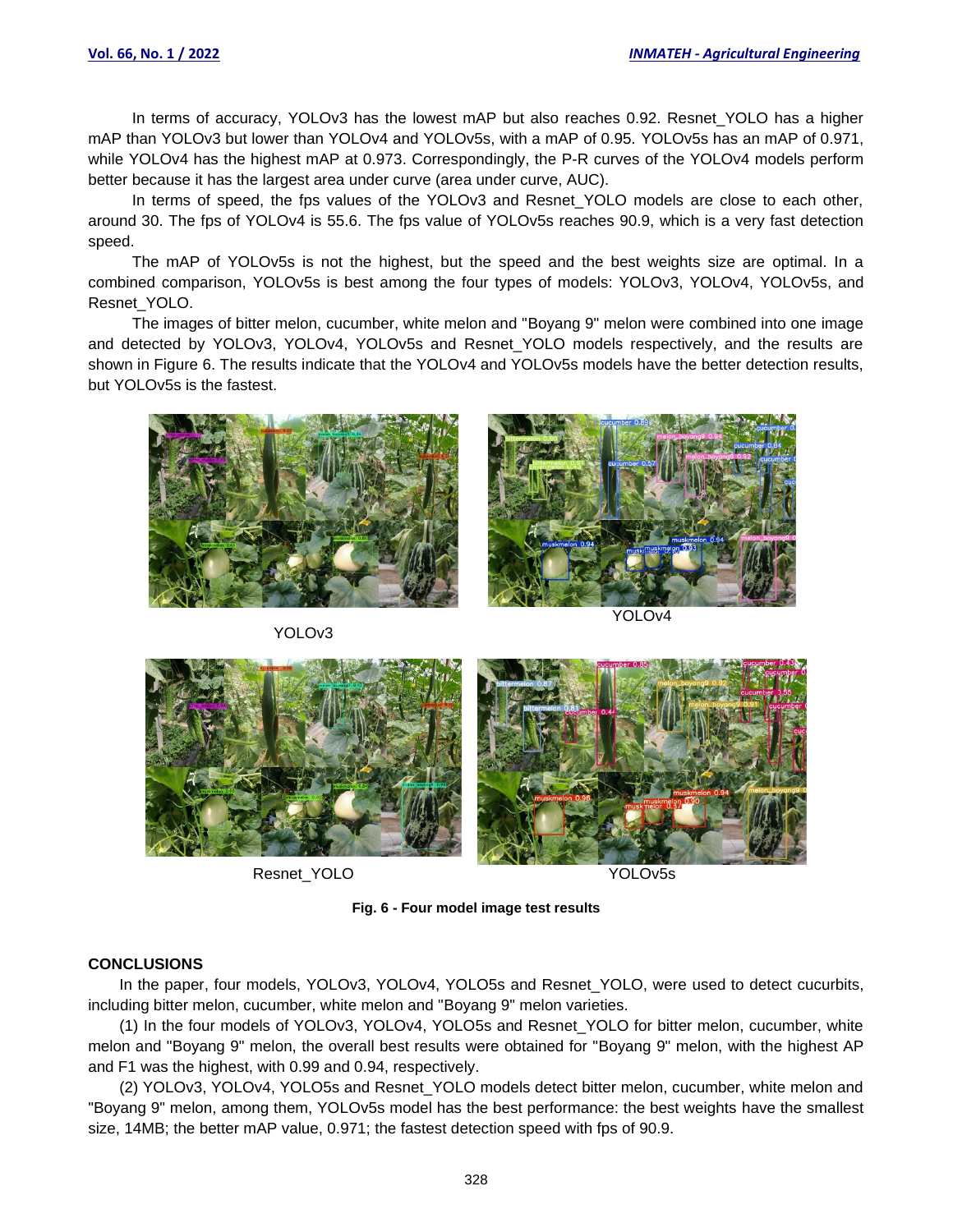#### **ACKNOWLEDGEMENTS**

This research, titled 'Detection of cucurbits' fruits based on deep learning', was funded by Natural Science Foundation of Heilongjiang Province Key Projects (ZD2021E001).

## **REFERENCES**

- [1] Bochkovskiy, A., Wang, C., Liao, H., (2020). YOLOv4: Optimal Speed and Accuracy of Object Detection. *arXiv*, Cornell / USA.
- [2] He, K., Zhang, X., Ren, S., (2016). Deep Residual Learning for Image Recognition. *IEEE*, pp.770-778, New York /USA.
- [3] Huang, H., Chen. F., Long R., (2019). The antioxidant activities in vivo of bitter gourd polysaccharide. *International Journal of Biological Macromolecules*, Vol.145, pp.141-144. Amsterdam / Netherlands.
- [4] Kuznetsova, A., Maleva, T., Soloviev V., (2020). Using the YOLOv3 algorithm with pre and post-processing procedures for fruit detection by an apple-picking robot. Agronomy, Vol.10, pp.1016-1034, Basel / Switzerland.
- [5] Lawal, M., (2021). Tomato detection based on modified YOLOv3 framework. *Scientific Reports*, 2021,11:1447. Vol.11, pp1447-1457, London / England.
- [6] Lawal, M., (2021). YOLOFig detection model development using deep learning. *IET Image Processing,* Vol.15, Issue.13, pp.3071-3079. Hertford/ England.
- [7] Li, Z, Peng, C, Yu, G., (2017). Light-Head R-CNN: In Defense of Two-Stage Object Detector. *arXiv*, Cornell / USA.
- [8] Liu, X., Zhao, D., Jia, W., (2019). Cucumber Fruits Detection in Greenhouses Based on Instance Segmentation. *IEEE Access*, vol. 7, pp. 139635-139642, New York / USA.
- [9] Lü, S., Lu, S., Li, Z., Hong, T., Xu, Y., Wu, B., (2019). Orange recognition method using improved YOLOv3-LITE lightweight neural network (基于改进 YOLOv3-LITE 轻量级神经网络的柑橘识别方法). *Transactions of the Chinese Society of Agricultural Engineering (Transactions of the CSAE)*, Issue.17, pp.205-214, Beijing / China.
- [10] Qingshu, W., Jianfeng, H., Pengfei, Z., (2021). Crayfish quality detection method based on YOLOv4 (神经 网络的小龙虾质量检测方法). *Food and machinery*, Vol.37, Issue.3, pp.120-124+194, Changsha/China.
- [11] Redmon, J., Divvala, S., Girshick, R., (2016). You Only Look Once: Unified, Real-Time Object Detection. *IEEE computer society*, pp.779-788, New York / USA.
- [12] Redmon, J., Farhadi, A., (2017). YOLO9000: Better, Faster, Stronger, *IEEE*, pp.6577-6525, New York / USA.
- [13] Redmon, J, Farhadi, A., (2018). YOLOv3: An Incremental Improvement. *arXiv e-prints*, Vol. 4, Cornell / USA.
- [14] Ren, C., Cheng, Y., Yang, L., (2014). Multiplex RT-PCR method for detecting multiple viruses in Cucurbitaceae crops by two-step method (两步法检测葫芦科作物多种病毒的多重 RT-PCR 方法). *Proceedings of 2014 annual academic meeting of China Plant Protection Society*, Xiamen / China.
- [15] Ren, S., He, K., Girshick, R., (2016). Faster R-CNN: Towards Real-Time Object Detection with Region Proposal Networks. *IEEE Transactions on Pattern Analysis & Machine Intelligence*, Vol. 39, Issue.6, pp.1137-1149, New York / USA.
- [16] Sánchez E., Pollock, R., Elkner, T., (2021). Fruit Yield and Physicochemical Quality Evaluation of Hybrid and Grafted Field-Grown Muskmelon in Pennsylvania. *Horticulturae*, 2021, 7(4):69. Vol.7, Issue.4, pp.69, Basel / Switzerland.
- [17] Tzortzakis, N., Chrysargyris, A., (2018), Petropoulos S A. Phytochemicals Content and Health Effects of Cultivated and Underutilized Species of the Cucurbitaceae Family. ISBN 9781681087399. *Bentham Science Publishers*, Sharjah / UAE.